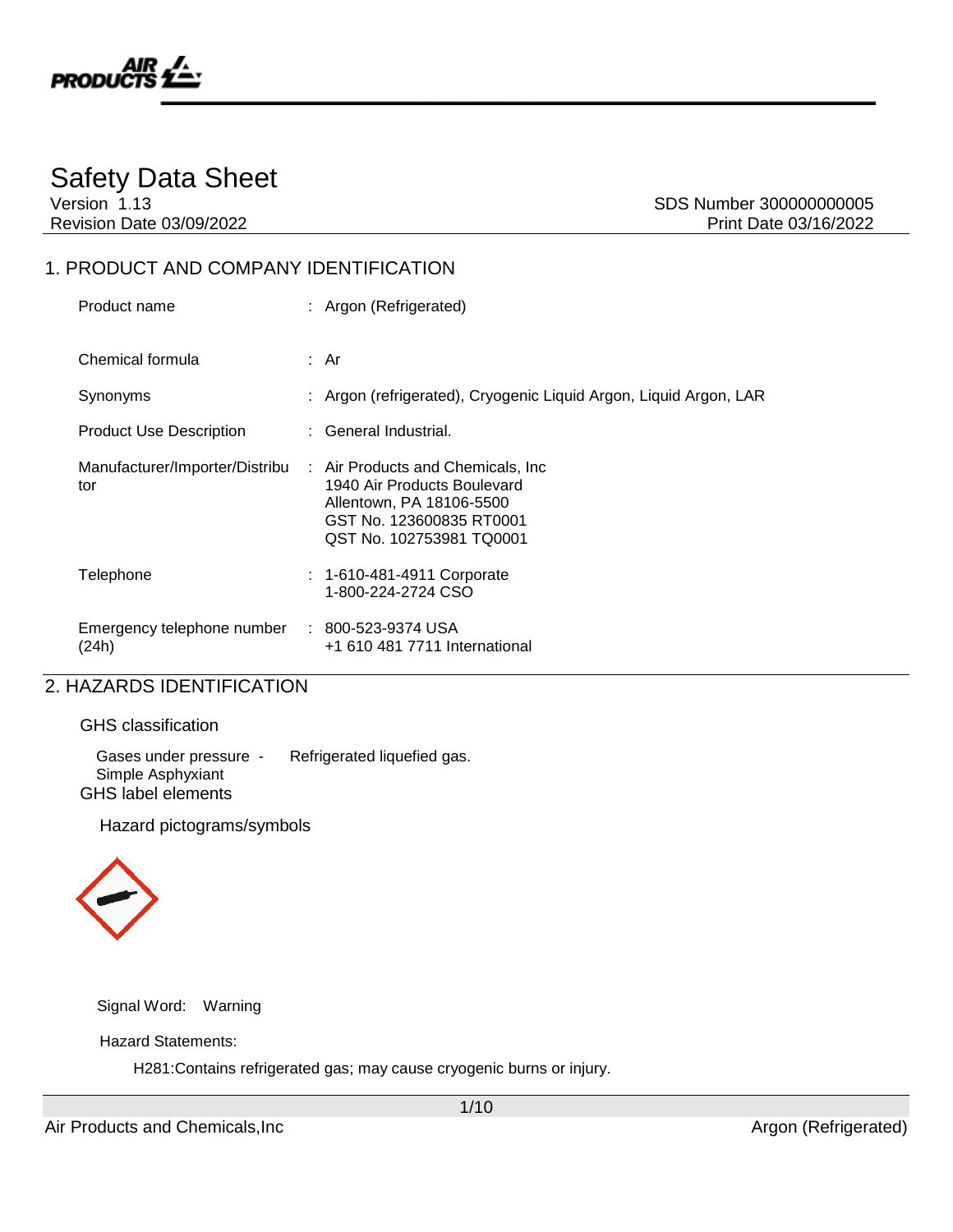Sim. Asphx.:May displace oxygen and cause rapid suffocation.

Precautionary Statements:

| Prevention | : P282: Wear cold insulating gloves/face shield/eye protection.                                                             |
|------------|-----------------------------------------------------------------------------------------------------------------------------|
| Response   | : P315 : Get immediate medical advice/attention.<br>P336: Thaw frosted parts with lukewarm water. Do not rub affected area. |
| Storage    | : P403:Store in a well-ventilated place.                                                                                    |

#### Other hazards not contributing to the classification

Extremely cold liquid and gas under pressure. Direct contact with liquid can cause frostbite. Can cause rapid suffocation. Avoid breathing gas. Self-contained breathing apparatus (SCBA) may be required.

### 3. COMPOSITION/INFORMATION ON INGREDIENTS

| Components | <b>CAS Number</b> | Concentration<br>'Volume) |
|------------|-------------------|---------------------------|
| Argon      | 7440-37-1         | 100 %                     |

Concentration is nominal. For the exact product composition, please refer to technical specifications.

#### 4. FIRST AID MEASURES

| General advice |  | : Remove victim to uncontaminated area wearing self-contained breathing<br>apparatus. Keep victim warm and rested. Call a doctor. Apply artificial<br>respiration if breathing stopped.                                                                                                   |  |
|----------------|--|-------------------------------------------------------------------------------------------------------------------------------------------------------------------------------------------------------------------------------------------------------------------------------------------|--|
| Eye contact    |  | : In the case of contact with eyes, rinse immediately with plenty of water and<br>seek medical advice.<br>Keep eye wide open while rinsing.                                                                                                                                               |  |
| Skin contact   |  | : In case of frostbite, obtain medical treatment immediately. As soon as practical,<br>place the affected area in a warm water bath - which has a temperature not to<br>exceed 40 °C (105 °F). Do not rub frozen parts as tissue damage may result.<br>Cover wound with sterile dressing. |  |
| Ingestion      |  | : Ingestion is not considered a potential route of exposure.                                                                                                                                                                                                                              |  |
| Inhalation     |  | : Move to fresh air. If breathing has stopped or is labored, give assisted<br>respirations. Supplemental oxygen may be indicated. If the heart has stopped,<br>trained personnel should begin cardiopulmonary resuscitation immediately. In<br>case of shortness of breath, give oxygen.  |  |
| 0/40           |  |                                                                                                                                                                                                                                                                                           |  |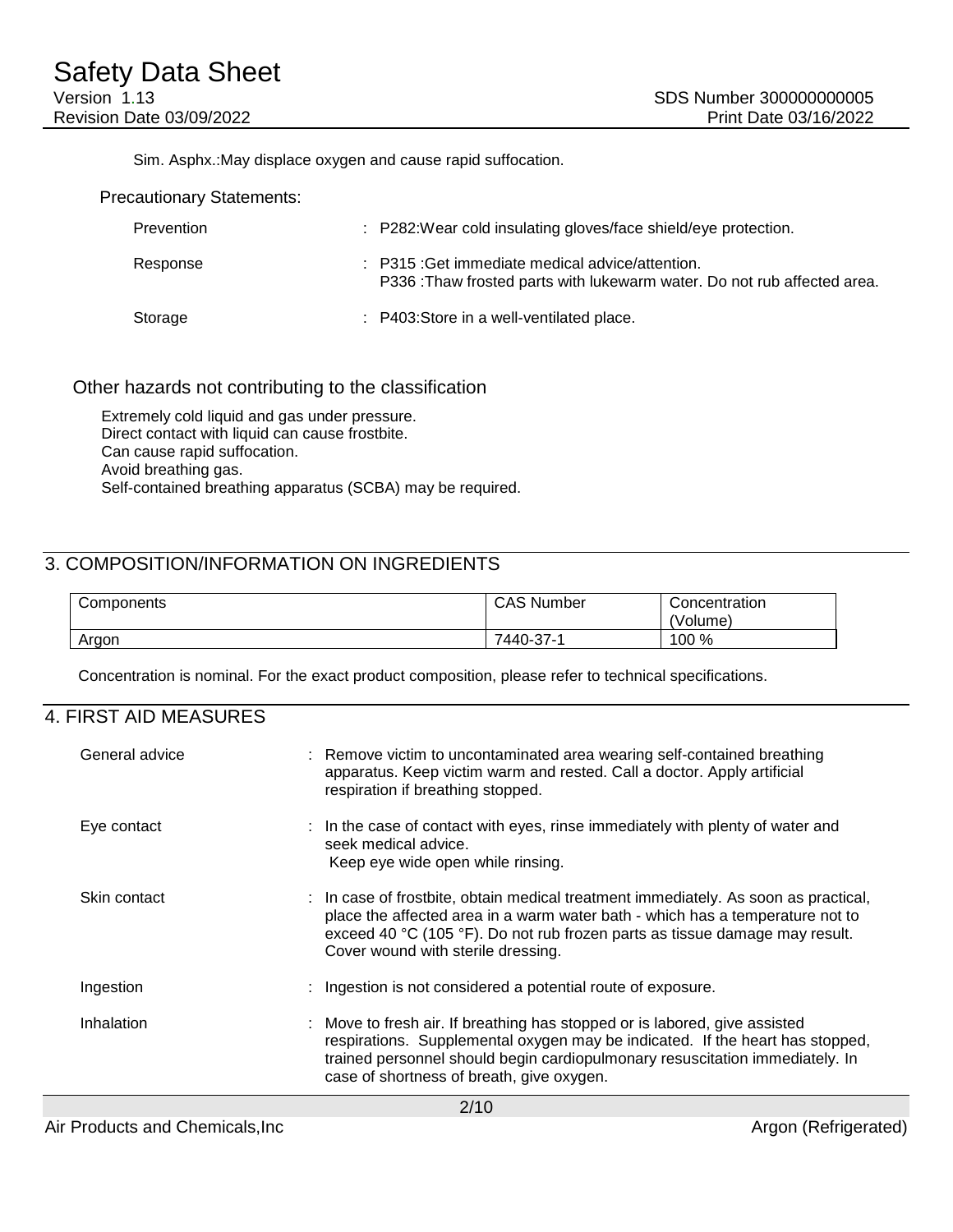### Safety Data Sheet Version 1.13 SDS Number 300000000005 Revision Date 03/09/2022 Print Date 03/16/2022

| Most important               | Exposure to oxygen deficient atmosphere may cause the following symptoms: |
|------------------------------|---------------------------------------------------------------------------|
| symptoms/effects - acute and | Dizziness. Salivation. Nausea. Vomiting. Loss of mobility/consciousness.  |
| delayed                      |                                                                           |

Immediate Medical Attention and Special Treatment

| Treatment |  | If exposed or concerned: Get medical attention/advice. |
|-----------|--|--------------------------------------------------------|
|-----------|--|--------------------------------------------------------|

### 5. FIRE-FIGHTING MEASURES

| Suitable extinguishing media                      | : The product itself does not burn.<br>Use extinguishing media appropriate for surrounding fire.                                                                                                                                                                                                 |
|---------------------------------------------------|--------------------------------------------------------------------------------------------------------------------------------------------------------------------------------------------------------------------------------------------------------------------------------------------------|
| Specific hazards                                  | : Spill will rapidly vaporize forming an oxygen deficient vapor cloud. Vapor cloud<br>may obscure visibility. Do not direct water spray at container vent. Move away<br>from container and cool with water from a protected position. Keep containers<br>and surroundings cool with water spray. |
| Special protective equipment<br>for fire-fighters | : Wear self contained breathing apparatus for fire fighting if necessary.                                                                                                                                                                                                                        |

### 6. ACCIDENTAL RELEASE MEASURES

| Personal Precautions,<br>Protective Equipment, and<br><b>Emergency Procedures</b> | Gas/vapor heavier than air. May accumulate in confined spaces, particularly at<br>or below ground level. Evacuate personnel to safe areas. Ventilate the area.<br>Monitor oxygen level. Wear self-contained breathing apparatus when entering<br>area unless atmosphere is proved to be safe.                                                                                                       |
|-----------------------------------------------------------------------------------|-----------------------------------------------------------------------------------------------------------------------------------------------------------------------------------------------------------------------------------------------------------------------------------------------------------------------------------------------------------------------------------------------------|
| Environmental precautions                                                         | : Prevent further leakage or spillage. Prevent from entering sewers, basements<br>and workpits, or any place where its accumulation can be dangerous. Do not<br>discharge into any place where its accumulation could be dangerous.                                                                                                                                                                 |
| Methods for cleaning up                                                           | $:$ Ventilate the area.                                                                                                                                                                                                                                                                                                                                                                             |
| Additional advice                                                                 | : If possible, stop flow of product. Increase ventilation to the release area and<br>monitor oxygen level. Vapor cloud may obscure visibility. Do not spray water<br>directly at leak. If leak is from cylinder or cylinder valve, call the emergency<br>telephone number. If the leak is in the user's system, close the cylinder valve<br>and safely vent the pressure before attempting repairs. |

#### 7. HANDLING AND STORAGE

#### **Handling**

Know and understand the properties and hazards of the product before use. Only experienced and properly instructed persons should handle compressed gases/cryogenic liquids. Before using the product, determine its identity by reading the label. Do not remove or deface labels provided by the supplier for the identification of the cylinder contents. Before connecting the container, check the complete gas system for suitability, particularly for pressure rating and materials. Before connecting the container for use, ensure that back feed from the system into the container is prevented. Close container valve after each use and when empty, even if still connected to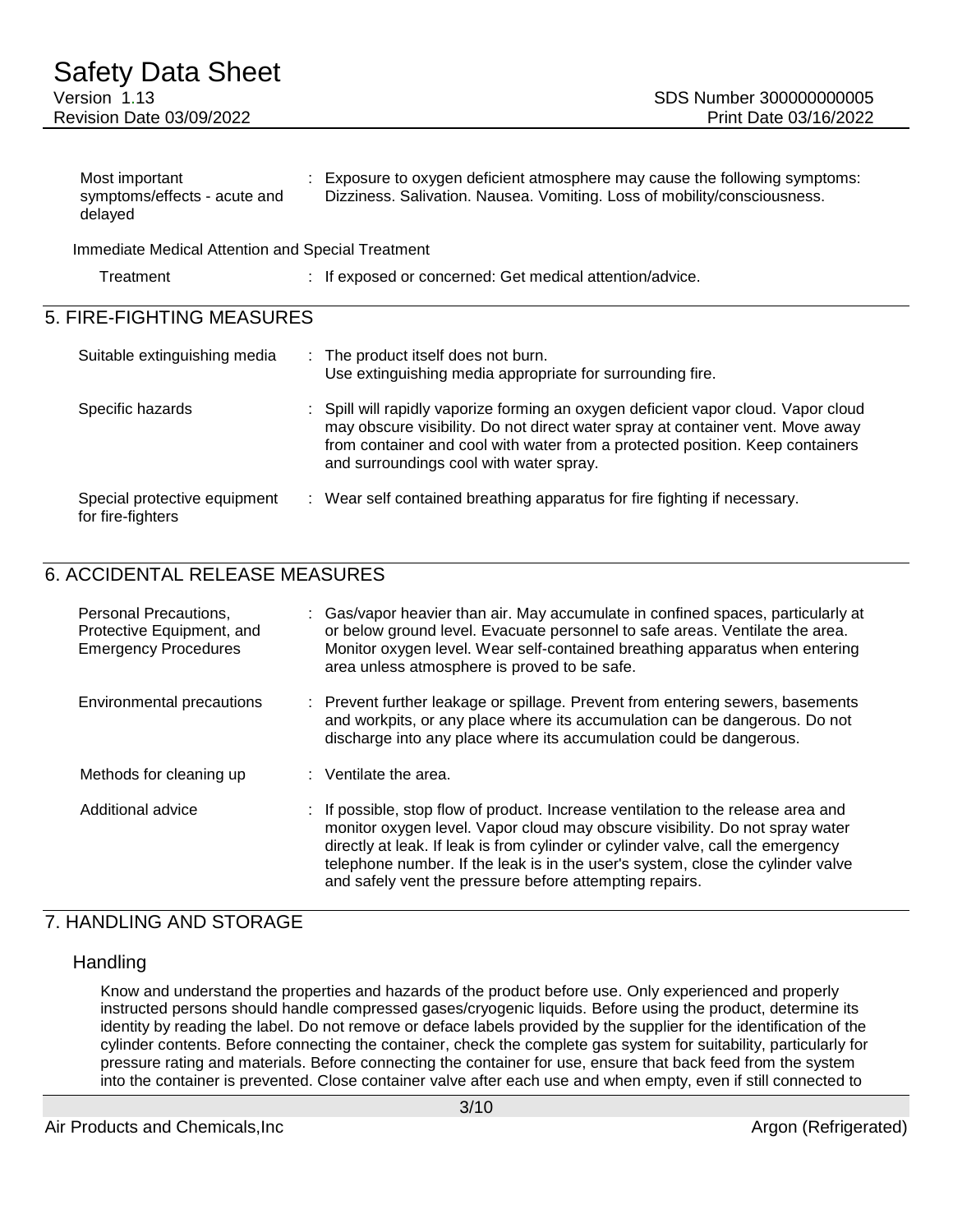equipment. Never attempt to repair or modify container valves or safety relief devices. Damaged valves should be reported immediately to the supplier. If user experiences any difficulty operating cylinder valve discontinue use and contact supplier. Do not remove or interchange connections. Ensure the complete gas system has been checked for leaks before use. Prevent entrapment of cryogenic liquid in closed systems not protected with relief device. A small quantity of liquid produces large volumes of vaporized gas at atmospheric pressure. Containers used in shipment, storage, and transfer of cryogenic liquid are specially designed, well-insulated containers equipped with a pressure relief device and valves to control pressure. Under normal conditions, these containers will periodically vent product to limit pressure buildup. Ensure that the container is in a well– ventilated area to avoid creating an oxygen–deficient atmosphere. Use adequate pressure relief in systems and piping to prevent pressure buildup; liquid in a closed container can generate extremely high pressures when vaporized by warming. Employ suitable pressure regulating devices on all containers when the gas is being emitted to systems with lower pressure rating than that of the container. Only transfer lines designed for cryogenic liquids shall be used. Do not subject containers to abnormal mechanical shock. When moving cylinders, even for short distances, use a cart (trolley, hand truck, etc.) designed to transport cylinders. When doubt exists as to the correct handling procedure for a particular gas, contact the supplier.

#### Storage

Use a back flow preventative device in the piping. Do not change or force fit connections. Always keep container in upright position. Open/close valve slowly. Close when not in use. Wear Safety Eye Protection. Check Safety Data Sheet before use. Do not allow storage temperature to exceed 50°C (122°F). Containers should be stored in a purpose build compound which should be well ventilated, preferably in the open air. Full containers should be stored so that oldest stock is used first. Do not store in a confined space. Full and empty cylinders should be segregated. Store containers in location free from fire risk and away from sources of heat and ignition. Return empty containers in a timely manner. Stored containers should be periodically checked for general condition and leakage. Protect containers stored in the open against rusting and extremes of weather. Containers should not be stored in conditions likely to encourage corrosion. Cryogenic containers are equipped with pressure relief devices to control internal pressure. Under normal conditions these containers will periodically vent product. All vents should be piped to the exterior of the building. Observe all regulations and local requirements regarding storage of containers.

# 8. EXPOSURE CONTROLS / PERSONAL PROTECTION

#### Engineering measures

Natural or mechanical to prevent oxygen deficient atmospheres below 19.5% oxygen. Keep self-contained breathing apparatus readily available for emergency use.

#### Personal protective equipment

| Respiratory protection | : Self contained breathing apparatus (SCBA) or positive pressure airline with<br>mask are to be used in oxygen-deficient atmosphere.<br>Air purifying respirators will not provide protection. Users of breathing<br>apparatus must be trained. |  |  |
|------------------------|-------------------------------------------------------------------------------------------------------------------------------------------------------------------------------------------------------------------------------------------------|--|--|
| Hand protection        | : Wear work gloves when handling gas containers.<br>If the operation involves possible exposure to a cryogenic liquid, wear loose<br>fitting thermal insulated or cryo-gloves.                                                                  |  |  |
| Eye protection         | : Safety glasses recommended when handling cylinders.<br>Protect eyes, face and skin from liquid splashes.<br>Wear goggles and a face shield when transfilling or breaking transfer                                                             |  |  |
|                        |                                                                                                                                                                                                                                                 |  |  |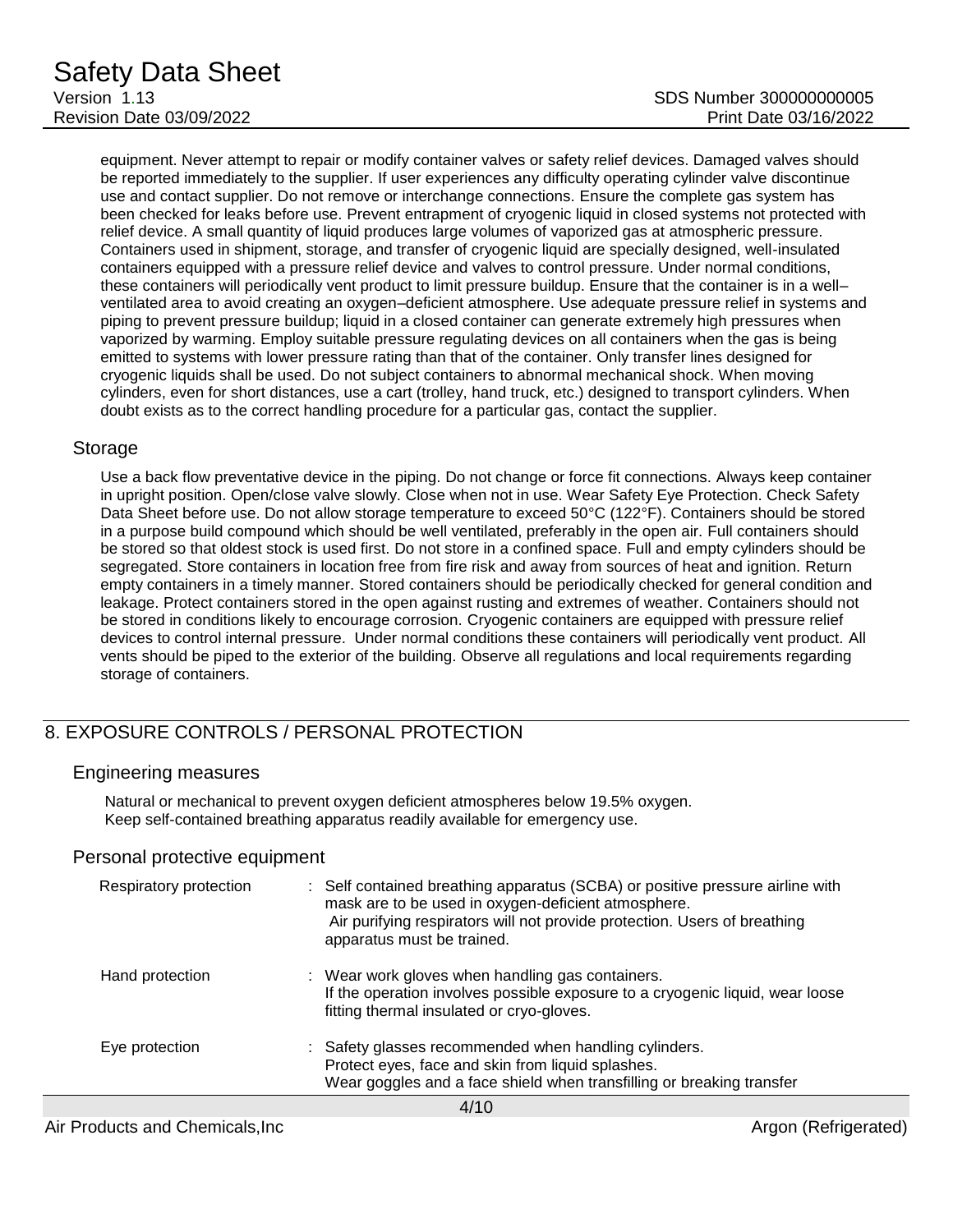# Safety Data Sheet Version 1.13 SDS Number 300000000005 Revision Date 03/09/2022 **Print Date 03/16/2022** connections. Skin and body protection : Never allow any unprotected part of the body to touch uninsulated pipes or vessels which contain cryogenic fluids. The extremely cold metal will cause the flesh to stick fast and tear when one attempts to withdraw from it. Safety shoes are recommended when handling cylinders. Special instructions for : Ensure adequate ventilation, especially in confined areas.

Remarks : Simple asphyxiant.

## 9. PHYSICAL AND CHEMICAL PROPERTIES

protection and hygiene

| Appearance                                           | : Liquefied gas. Colorless.                    |  |
|------------------------------------------------------|------------------------------------------------|--|
| Odor                                                 | : No odor warning properties.                  |  |
| Odor threshold                                       | No data available.                             |  |
| pH                                                   | Not applicable.                                |  |
| Melting point/range                                  | : $-309 °F (-189.3 °C)$                        |  |
| Boiling point/range                                  | : $-302$ °F (-185.8 °C)                        |  |
| Flash point                                          | Not applicable.                                |  |
| Evaporation rate                                     | Not applicable.                                |  |
| Flammability (solid, gas)                            | : Refer to product classification in Section 2 |  |
| Upper/lower<br>explosion/flammability limit          | No data available.                             |  |
| Vapor pressure                                       | Not applicable.                                |  |
| Water solubility                                     | : $0.0673$ g/l                                 |  |
| Relative vapor density                               | $: 1.38$ (air = 1) Heavier than air.           |  |
| Relative density                                     | 1.4 (water = 1)                                |  |
| Partition coefficient: n-<br>octanol/water [log Kow] | : Not applicable.                              |  |
| Auto-ignition temperature                            | : No data available.                           |  |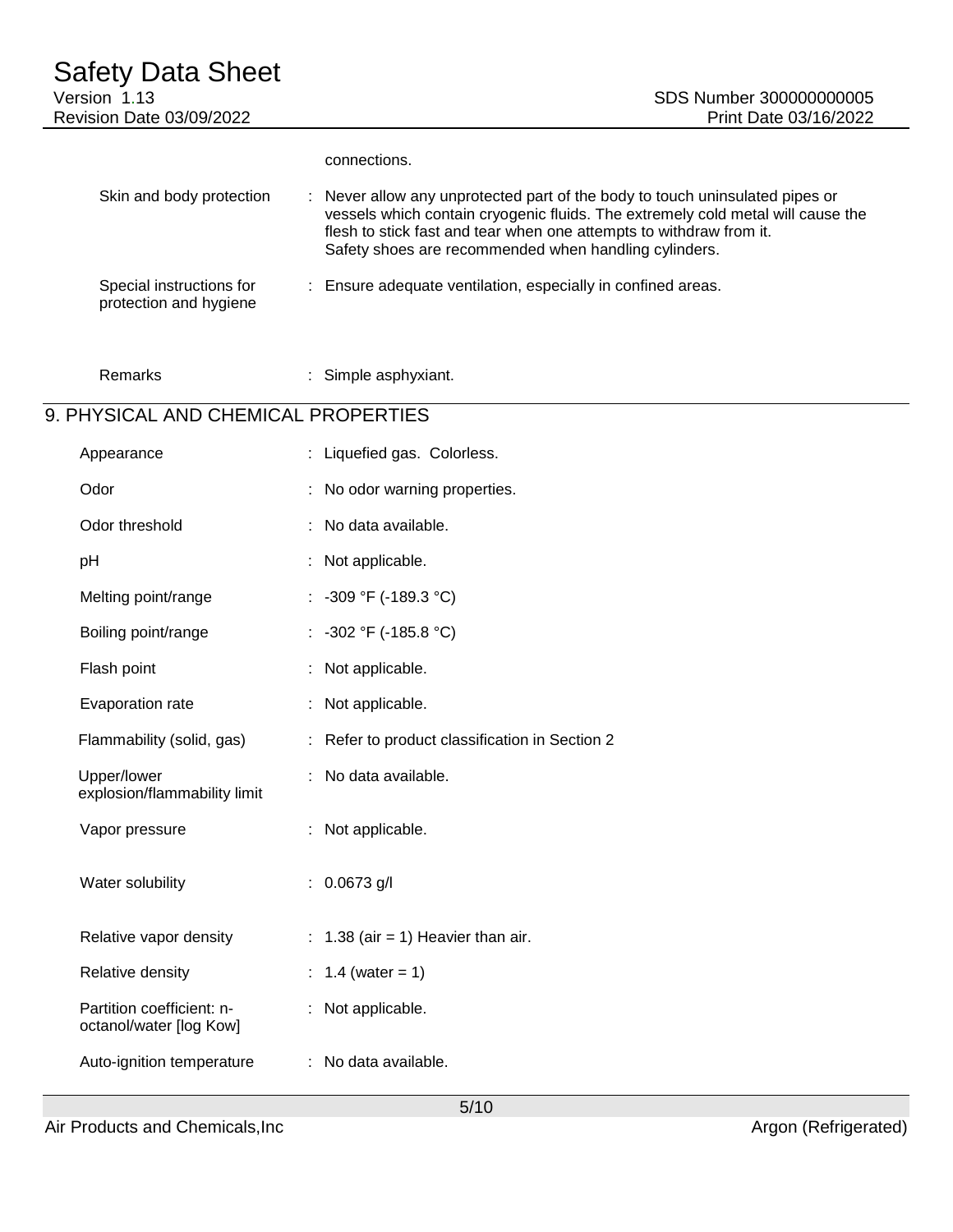Revision Date 03/09/2022

| Decomposition temperature | $:$ No data available.                                            |
|---------------------------|-------------------------------------------------------------------|
| Viscosity                 | : Not applicable.                                                 |
| Molecular Weight          | $: 39.95$ g/mol                                                   |
| Density                   | : $0.106$ lb/ft3 (0.0017 g/cm3) at 70 °F (21 °C) Note: (as vapor) |
| Specific Volume           | : 9.68 ft3/lb (0.6043 m3/kg) at 70 °F (21 °C)                     |

# 10. STABILITY AND REACTIVITY

| <b>Chemical Stability</b>                        | : Stable under normal conditions.                                                                                                                                                                                                                              |
|--------------------------------------------------|----------------------------------------------------------------------------------------------------------------------------------------------------------------------------------------------------------------------------------------------------------------|
| Conditions to avoid                              | $\therefore$ No data available.                                                                                                                                                                                                                                |
| Materials to avoid                               | : Materials such as carbon steel, low alloy carbon steel and plastic become brittle<br>at low temperatures and are subject to failure. Use appropriate materials<br>compatible with the cryogenic conditions present in refrigerated liquefied gas<br>systems. |
| Hazardous decomposition<br>products              | : Under normal conditions of storage and use, hazardous decomposition<br>products should not be produced.                                                                                                                                                      |
| Possibility of hazardous<br>Reactions/Reactivity | $:$ No data available.                                                                                                                                                                                                                                         |

# 11. TOXICOLOGICAL INFORMATION

### 11.1. Information on toxicological effects

| Likely routes of exposure  |                                                                                                                                                                                                                                                                                      |
|----------------------------|--------------------------------------------------------------------------------------------------------------------------------------------------------------------------------------------------------------------------------------------------------------------------------------|
| <b>Effects on Eye</b>      | : Contact with liquid may cause cold burns/frostbite.                                                                                                                                                                                                                                |
| Effects on Skin            | : Contact with liquid may cause cold burns/frostbite. May cause severe frostbite.                                                                                                                                                                                                    |
| Inhalation Effects         | : In high concentrations may cause asphyxiation. Symptoms may include loss of<br>mobility/consciousness. Victim may not be aware of asphyxiation. Asphyxiation<br>may bring about unconsciousness without warning and so rapidly that victim<br>may be unable to protect themselves. |
| Ingestion Effects          | Ingestion is not considered a potential route of exposure.                                                                                                                                                                                                                           |
| Symptoms                   | : Exposure to oxygen deficient atmosphere may cause the following symptoms:<br>Dizziness. Salivation. Nausea. Vomiting. Loss of mobility/consciousness.                                                                                                                              |
| Acute toxicity             |                                                                                                                                                                                                                                                                                      |
| <b>Acute Oral Toxicity</b> | : No data is available on the product itself.                                                                                                                                                                                                                                        |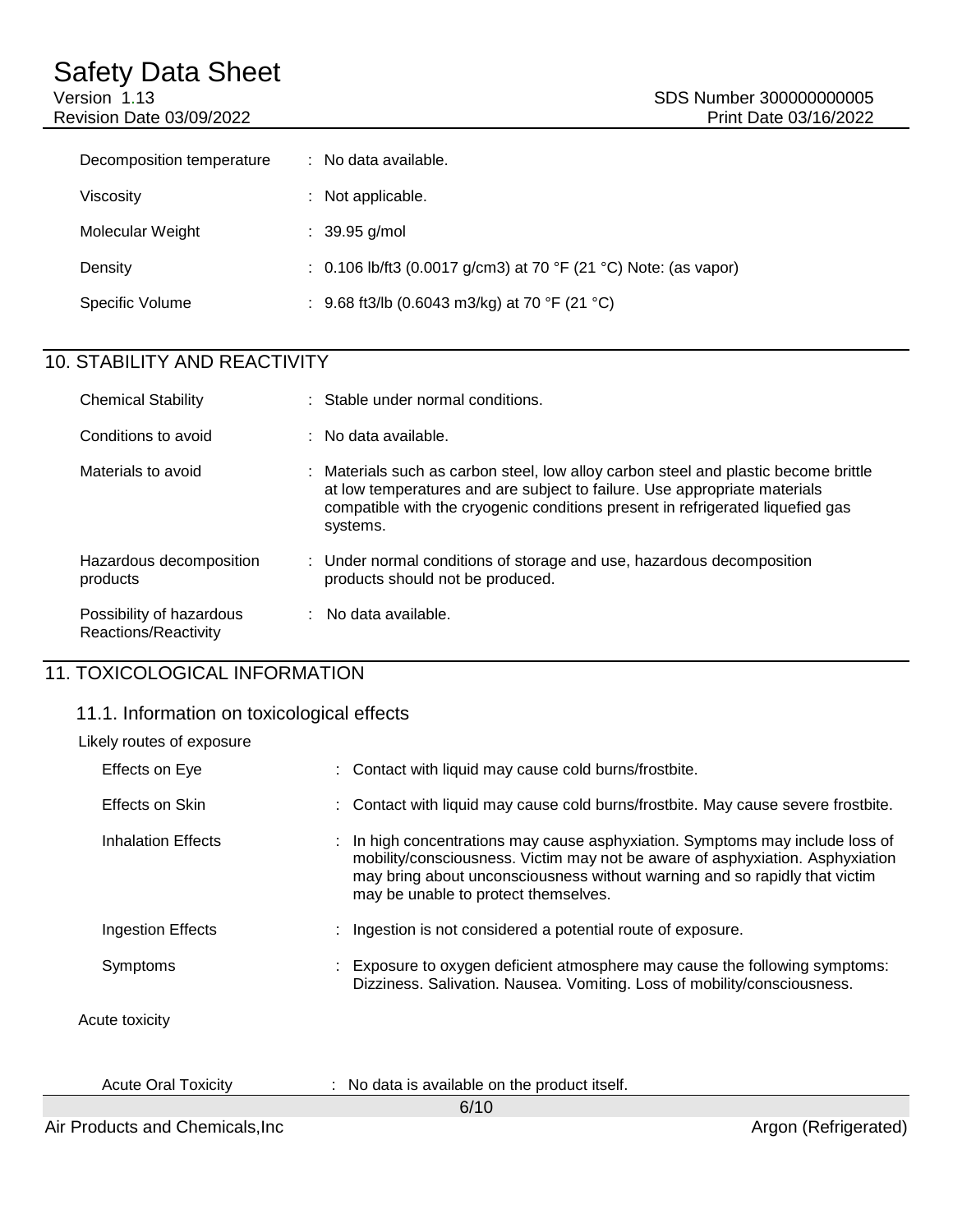|                                                      | Inhalation                           |  | : No data is available on the product itself.            |
|------------------------------------------------------|--------------------------------------|--|----------------------------------------------------------|
|                                                      | <b>Acute Dermal Toxicity</b>         |  | : No data is available on the product itself.            |
|                                                      | Skin corrosion/irritation            |  | $:$ No data available.                                   |
|                                                      | Serious eye damage/eye<br>irritation |  | : No data available.                                     |
|                                                      | Sensitization.                       |  | $:$ No data available.                                   |
| Chronic toxicity or effects from long term exposures |                                      |  |                                                          |
|                                                      | Carcinogenicity                      |  | : No data available.                                     |
|                                                      | Reproductive toxicity                |  | : No data is available on the product itself.            |
|                                                      | Germ cell mutagenicity               |  | $\therefore$ No data is available on the product itself. |
|                                                      |                                      |  |                                                          |

Specific target organ systemic : No data available. toxicity (repeated exposure) Aspiration hazard : No data available.

Specific target organ systemic : No data available.

Delayed and Immediate Effects and Chronic Effects from Short and Long Term Exposure

Not applicable.

## 12. ECOLOGICAL INFORMATION

toxicity (single exposure)

| Ecotoxicity effects           |  |                                                                                      |  |
|-------------------------------|--|--------------------------------------------------------------------------------------|--|
| Aquatic toxicity              |  | : Not applicable.                                                                    |  |
| Toxicity to other organisms   |  | : Not applicable.                                                                    |  |
| Persistence and degradability |  |                                                                                      |  |
| Biodegradability              |  | : No data is available on the product itself.                                        |  |
| <b>Mobility</b>               |  | : Because of its high volatility, the product is unlikely to cause ground pollution. |  |
| <b>Bioaccumulation</b>        |  | : Refer to Section 9 "Partition Coefficient (n-octanol/water)".                      |  |
|                               |  |                                                                                      |  |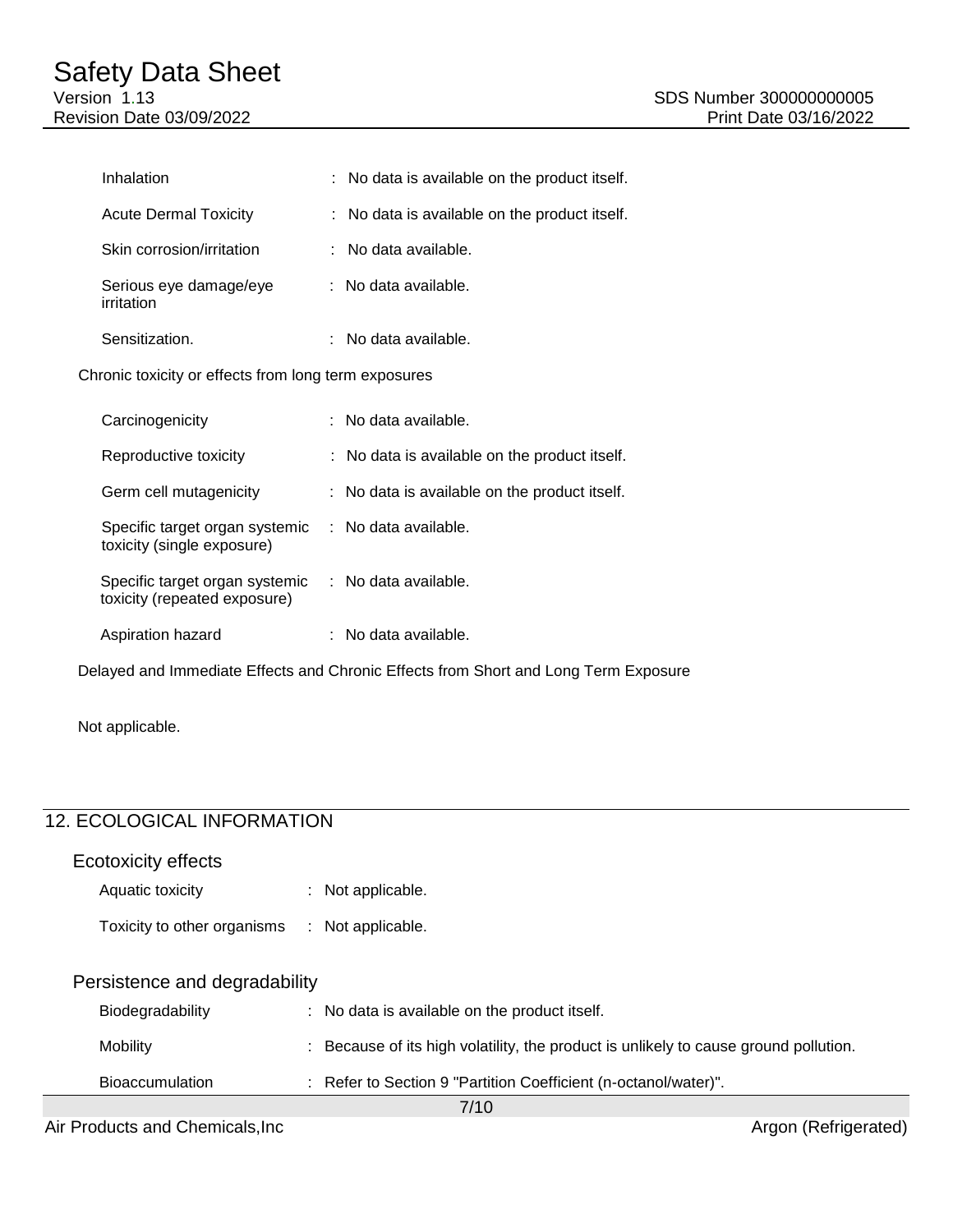| 13. DISPOSAL CONSIDERATIONS                                                                          |                                                                                                                          |  |
|------------------------------------------------------------------------------------------------------|--------------------------------------------------------------------------------------------------------------------------|--|
| Waste from residues / unused<br>products                                                             | : Return unused product in original cylinder to supplier. Contact supplier if<br>guidance is required.                   |  |
| Contaminated packaging                                                                               | : Return cylinder to supplier.                                                                                           |  |
| <b>14. TRANSPORT INFORMATION</b>                                                                     |                                                                                                                          |  |
| <b>DOT</b>                                                                                           |                                                                                                                          |  |
| UN/ID No.<br>Proper surpplus<br>Class or Division<br>Label(s)<br><b>Marine Pollutant</b>             | : UN1951<br>Proper shipping name : Argon, refrigerated liquid<br>$\therefore$ 2.2<br>$\therefore$ 2.2<br>$\therefore$ No |  |
| <b>IATA</b>                                                                                          |                                                                                                                          |  |
| UN/ID No.<br><b>Class or Division</b><br>Label(s)<br><b>Marine Pollutant</b>                         | : UN1951<br>Proper shipping name : Argon, refrigerated liquid<br>$\therefore$ 2.2<br>$\therefore$ 2.2<br>: No            |  |
| <b>IMDG</b>                                                                                          |                                                                                                                          |  |
| UN/ID No.<br><b>Class or Division</b><br>Label(s)<br>Marine Pollutant                                | : UN1951<br>Proper shipping name : ARGON, REFRIGERATED LIQUID<br>$\therefore$ 2.2<br>$\therefore$ 2.2<br>: No            |  |
| <b>TDG</b>                                                                                           |                                                                                                                          |  |
| UN/ID No.<br>Proper shipping name<br><b>Class or Division</b><br>Label(s)<br><b>Marine Pollutant</b> | : UN1951<br>: ARGON, REFRIGERATED LIQUID<br>$\therefore$ 2.2<br>$\therefore$ 2.2<br>: No                                 |  |
| <b>Further Information</b>                                                                           |                                                                                                                          |  |

Avoid transport on vehicles where the load space is not separated from the driver's compartment. Ensure vehicle driver is aware of the potential hazards of the load and knows what to do in the event of an accident or an emergency. The transportation information is not intended to convey all specific regulatory data relating to this material. For complete transportation information, contact customer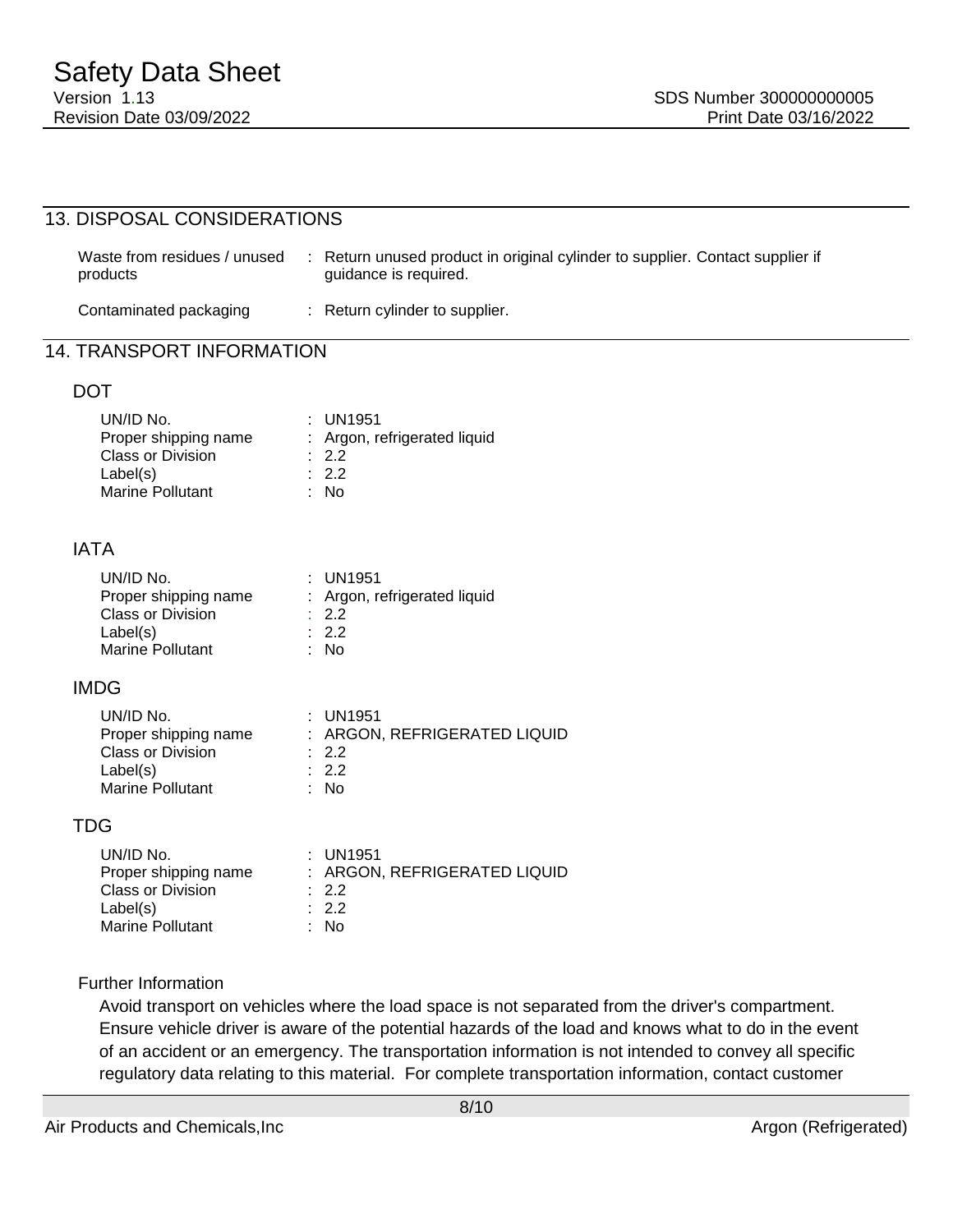service.

#### 15. REGULATORY INFORMATION

Toxic Substance Control Act (TSCA) 12(b) Component(s):

None.

| Country     | <b>Regulatory list</b> | Notification           |
|-------------|------------------------|------------------------|
| <b>USA</b>  | <b>TSCA</b>            | Included on Inventory. |
| EU          | <b>EINECS</b>          | Included on Inventory. |
| Canada      | <b>DSL</b>             | Included on Inventory. |
| Australia   | <b>AICS</b>            | Included on Inventory. |
| South Korea | ECL.                   | Included on Inventory. |
| China       | <b>SEPA</b>            | Included on Inventory. |
| Philippines | <b>PICCS</b>           | Included on Inventory. |
| Japan       | <b>ENCS</b>            | Included on Inventory. |

EPA SARA Title III Section 312 (40 CFR 370) Hazard Classification Acute Health Hazard

US. California Safe Drinking Water & Toxic Enforcement Act (Proposition 65) This product does not contain any chemicals known to State of California to cause cancer, birth defects or any other harm.

#### 16. OTHER INFORMATION

| Health<br><b>Fire</b><br>÷<br>Instability<br>÷<br>Special | $\therefore$ 3<br>$\mathbf 0$<br>$\mathbf 0$<br>: SA      |
|-----------------------------------------------------------|-----------------------------------------------------------|
| <b>HMIS Rating</b>                                        |                                                           |
| Health<br>Flammability<br>Physical hazard<br>÷            | $\therefore$ 3<br>$\therefore$ 0<br>$\overline{1}$        |
| Prepared by                                               | : Air Products and Chemicals, Inc. Global EH&S Department |
| Telephone                                                 | : 1-610-481-4911 Corporate<br>1-800-224-2724 CSO          |
| <b>Preparation Date</b>                                   | : 03/16/2022                                              |
|                                                           | Q/10                                                      |

Air Products and Chemicals, Inc **Argon (Refrigerated)** Argon (Refrigerated)